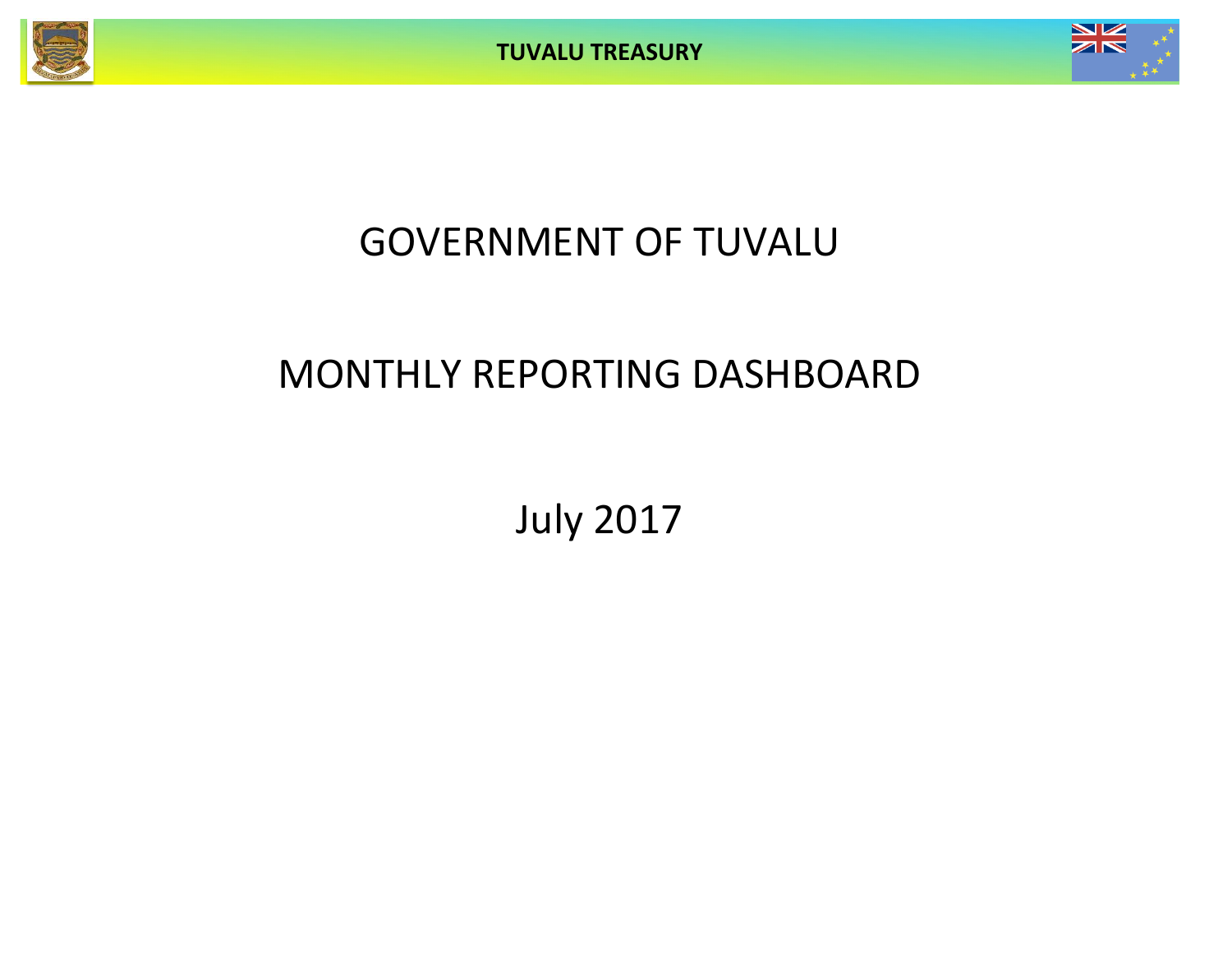

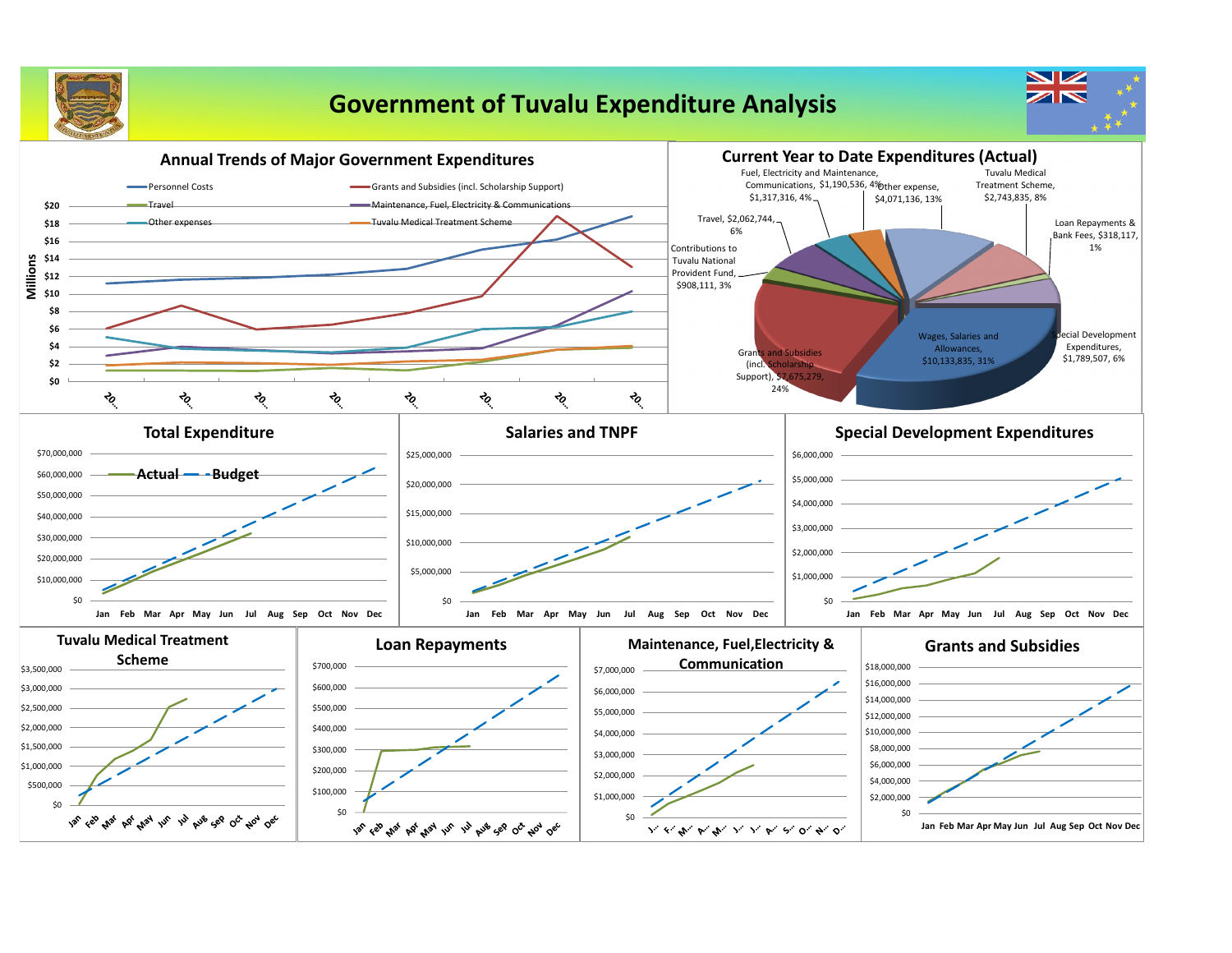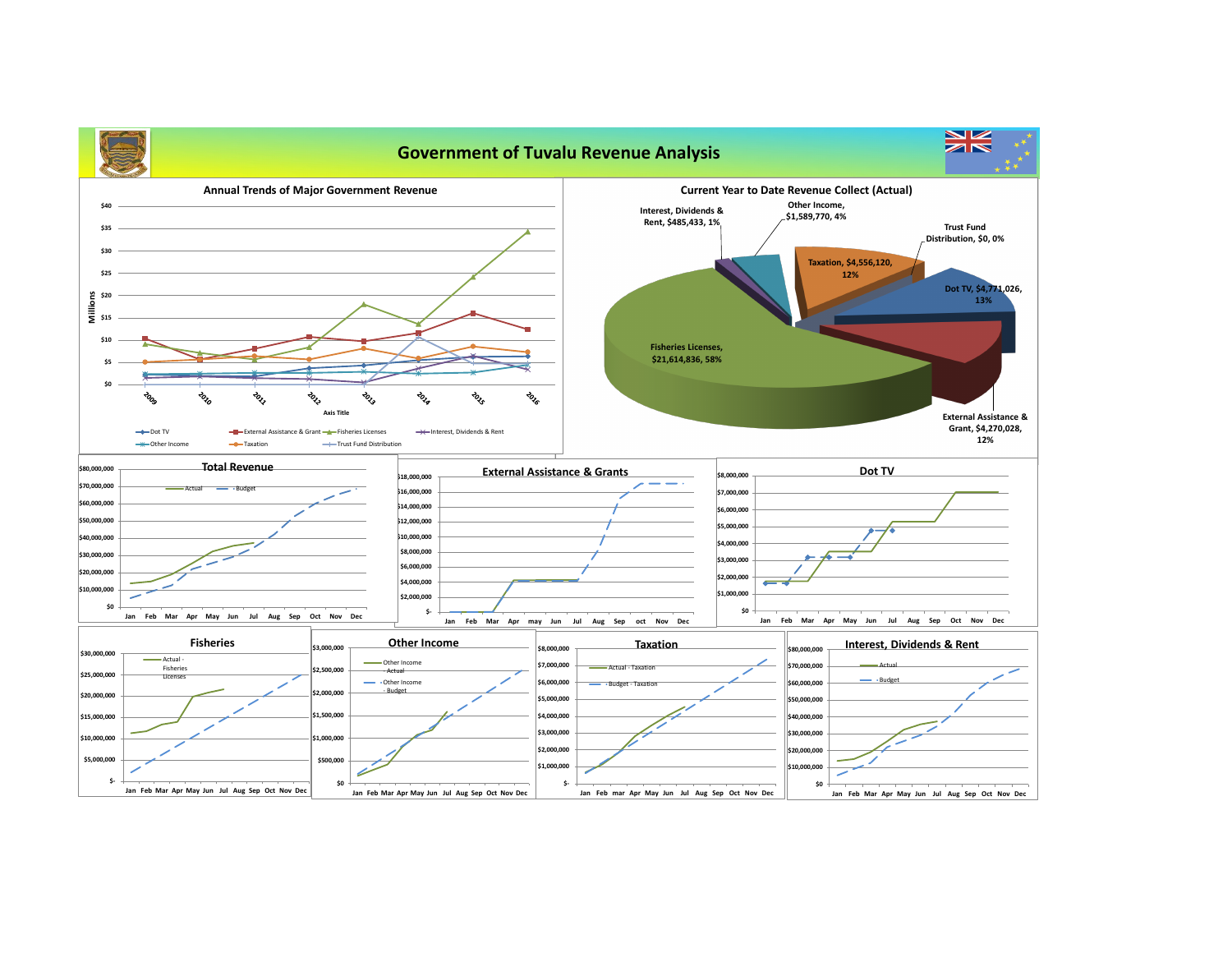## **MONTHLY STATEMENT OF RECEIPTS AND PAYMENTS BY NATURE OF EXPENSE FOR THE PERIOD ENDED 7/31/2017**

|                                                                        | <b>Year to Date</b>   | Year to Date          | Year to Date           | January             | February            | March              | April              | May               | June                | July                | August              | September           | October              | November            | December            | <b>Actual + Forecast</b> | 2017 Budget           | Variance                |
|------------------------------------------------------------------------|-----------------------|-----------------------|------------------------|---------------------|---------------------|--------------------|--------------------|-------------------|---------------------|---------------------|---------------------|---------------------|----------------------|---------------------|---------------------|--------------------------|-----------------------|-------------------------|
|                                                                        | <b>Actual</b>         | Budget &              | Variance               | Actual              | Actual              | Actual             | Actual             | Actual            | Actual              | Actual              | Forecast            | Forecast            | Forecast             | Forecast            | Forecast            | <b>Full Year</b>         | <b>Full Year</b>      | Forecast &              |
|                                                                        |                       | Supplementary         |                        |                     |                     |                    |                    |                   |                     |                     |                     |                     |                      |                     |                     |                          |                       | <b>Budget</b>           |
| <b>RECEIPTS</b>                                                        |                       |                       |                        |                     |                     |                    |                    |                   |                     |                     |                     |                     |                      |                     |                     |                          |                       |                         |
| <b>Taxation</b><br>Income Tax                                          | 1,303,965             | 985,831               | 318,134                | 194,175             | 159,086             | 193,906            | 128,852            | 206,455           | 193,582             | 227,909             | 140,833             | 140,833             | 140,833              | 140,833             | 140,833             | 2,008,130                | 1,689,996             | 318,134                 |
| Company Tax                                                            | 629,574               | 1,350,419             | 720,845                | 5,583               | 1,641               | 75,342             | 527,257            | 10,252            | 9,500               |                     | 192,917             | 192,917             | 192,917              | 192,917             | 192,917             | 1,594,159                | 2,315,004             | (720, 845)              |
| <b>Tuvalu Consumption Taxes</b>                                        | 1,021,408             | 805,847               | 215,561                | 170,934             | 161,323             | 189,341            | 97,896             | 150,690           | 127,414             | 123,810             | 115,121             | 115,121             | 115,121              | 115,121             | 115,121             | 1,597,013                | 1,381,452             | 215,561                 |
| Import Duty & Excise<br>Import Levy                                    | 1,379,658<br>118,051  | 981,547<br>83,195     | 398,111<br>34,856      | 270,438<br>23,005   | 135,020<br>8,113    | 223,713<br>20,118  | 130,715<br>11,866  | 255,863<br>19,885 | 232,414<br>15,807   | 131,494<br>19,257   | 140,221<br>11,885   | 140,221<br>11,885   | 140,221<br>11,885    | 140,221<br>11,885   | 140,221<br>11,885   | 2,080,763<br>177,476     | 1,682,652<br>142,620  | 398,111<br>34,856       |
| <b>Other Taxes</b>                                                     | 102,964               | 110,250               | (7, 286)               | 4,896               | 3,273               | 1,500              | 83,076             | 2,634             | 1,400               | 6,184               | 15,750              | 15,750              | 15,750               | 15,750              | 15,750              | 181,714                  | 189,000               | (7, 286)                |
|                                                                        | 4,555,620             | 4,317,089             | 238,531                | 669,032             | 468,456             | 703,920            | 979,662            | 645,780           | 580,116             | 508,654             | 616,727             | 616,727             | 616,727              | 616,727             | 616,727             | 7,639,255                | 7,400,724             | 238,531                 |
| Interest, Dividends and Rent                                           |                       |                       |                        |                     |                     |                    |                    |                   |                     |                     |                     |                     |                      |                     |                     |                          |                       |                         |
| <b>Interest and Dividends</b><br>Lease, rent and hire                  | 313,697<br>171,736    | 600,000<br>184,520    | (286, 303)<br>(12,784) | (24, 530)<br>42,322 | 38,240<br>13,112    | 144,360<br>22,185  | 160,691<br>24,205  | 54,785<br>35,490  | (54, 273)<br>878    | (5, 577)<br>33,544  | 50,000<br>26,360    | 300,000<br>26,360   | 50,000<br>26,360     | 1,433,862<br>26,360 | 50,000<br>26,360    | 2,197,559<br>303,536     | 2,483,862<br>316,320  | (286, 303)<br>(12, 784) |
|                                                                        | 485,433               | 784,520               | (299,087               | 17,793              | 51,351              | 166,545            | 184,896            | 90,275            | (53, 395)           | 27,967              | 76,360              | 326,360             | 76,360               | 1,460,222           | 76,360              | 2,501,095                | 2,800,182             | (299, 087)              |
| <b>Other Government Charges</b>                                        |                       |                       |                        |                     |                     |                    |                    |                   |                     |                     |                     |                     |                      |                     |                     |                          |                       |                         |
| <b>Fisheries Licenses</b><br><b>Vessel Registrations</b>               | 21,614,836<br>444,985 | 14,586,313<br>466,963 | 7,028,523<br>(21, 978) | 10,794,655<br>-0    | 702,706             | 1,848,187<br>0     | 617,963<br>245,461 | 5,938,746<br>- 0  | 963,507             | 749,072<br>199,524  | 2,083,759<br>66,709 | 2,083,759<br>66,709 | 2,083,759<br>66,709  | 2,083,759<br>66,709 | 2,083,759<br>66,709 | 32,033,631<br>778,530    | 25,005,108<br>800,508 | 7,028,523<br>(21, 978)  |
| Marine Services (Nivaga II & Manu Folau)                               | 314,081               | 239,022               | 75,059                 | 70,674              | 30,345              | 42,647             | 43,389             | 61,851            | 28,250              | 36,924              | 34,146              | 34,146              | 34,146               | 34,146              | 34,146              | 484,811                  | 409,752               | 75,059                  |
| Stevedoring and Wharfage                                               | 227,463               | 111,090               | 116,373                | 31,296              | 37,154              | 37,930             | 48,162             | 31,686            | 17,925              | 23,310              | 15,870              | 15,870              | 15,870               | 15,870              | 15,870              | 306,813                  | 190,440               | 116,373                 |
| .TV                                                                    | 4,771,026             | 5,288,463             | (517, 437)             | 1,639,342           | $\Omega$            | 1,551,344          | $\mathbf 0$        |                   | 1,580,340           | $\overline{0}$      | - 0                 | - 0                 | 1,762,821            | - 0                 |                     | 6,533,847                | 7,051,284             | (517, 437)              |
| Provision of Goods and Services<br><b>Other Charges</b>                | 410,730<br>193,011    | 422,513<br>225,330    | (11, 783)<br>(32, 31)  | 40,180<br>24,338    | 32,256<br>27,213    | 29,590<br>15,446   | 47,689<br>9,735    | 156,646<br>12,594 | 37,356<br>23,693    | 67,012<br>79,991    | 60,359<br>32,190    | 60,359<br>32,190    | 60,359<br>32,190     | 60,359<br>32,190    | 60,359<br>32,190    | 712,525<br>353,961       | 724,308<br>386,280    | (11, 783)<br>(32, 319)  |
|                                                                        | 27,976,131            | 21,339,694            | 6,636,437              | 12,600,486          | 829,674             | 3,525,145          | 1,012,400          | 6,201,522         | 2,651,071           | 1,155,834           | 2,293,033           | 2,293,033           | 4,055,854            | 2,293,033           | 2,293,033           | 41,204,117               | 34,567,680            | 6,636,437               |
| <b>External Assistance and Grants</b>                                  |                       |                       |                        |                     |                     |                    |                    |                   |                     |                     |                     |                     |                      |                     |                     |                          |                       |                         |
| <b>ROC</b>                                                             | 4,215,580             | 4,166,667             | 48,914                 | 0                   |                     | $\Omega$           | 4,215,580          |                   |                     |                     | ,166,667            | 0<br>$\Omega$       |                      |                     |                     | 8,382,247                | 8,333,333             | 48,914                  |
| AusAID (CIF<br>New Zealand (CIF)                                       |                       |                       |                        |                     |                     |                    |                    |                   |                     |                     |                     |                     | 1,500,000<br>500,000 |                     |                     | 1,500,000<br>500,000     | 1,500,000<br>500,000  |                         |
| World Bank, IMF, ADB                                                   |                       |                       |                        |                     |                     |                    | $\Omega$           |                   |                     |                     |                     | 6,794,868           |                      |                     |                     | 6,794,868                | 6,794,868             |                         |
| <b>Other Donors</b>                                                    | 54,448                |                       | 54,448                 | 17,682              | 253                 | 24,095             | 3,749              | 8,036             | 634                 |                     |                     | $\Omega$            |                      | $\Omega$            |                     | 54,448                   |                       | 54,448                  |
|                                                                        | 4,270,028             | 4,166,667             | 103,361                | 17,682              | 253                 | 24,095             | 4,219,329          | 8,036             | 634                 |                     | 4,166,667           | 6,794,868           | 2,000,000            | $\Omega$            |                     | 17,231,562               | 17,128,201            | 103,361                 |
| TTF Distribution to CIF                                                |                       | 3,908,331             | 3,908,331              | $\Omega$            |                     | $\Omega$           | 0                  | $\Omega$          |                     |                     | 558,333             | 558,333             | 558,333              | 558,333             | 558,333             | 2,791,665                | 6,699,996             | (3,908,331)             |
| <b>Total Receipts</b><br><b>PAYMENTS</b>                               | 37,287,212            | 34,516,301            | 2,770,91               | 13,304,991          | 1,349,735           | 4,419,705          | 6,396,287          | 6,945,612         | 3,178,427           | 1,692,455           | 7,711,120           | 10,589,321          | 7,307,274            | 4,928,315           | 3,544,453           | 71,367,695               | 68,596,783            | 2,770,912               |
| <b>Operations</b>                                                      |                       |                       |                        |                     |                     |                    |                    |                   |                     |                     |                     |                     |                      |                     |                     |                          |                       |                         |
| Wages, Salaries, and Employee Benefits                                 | 10,136,301            | 19,273,156            | 9,136,854              | 1,341,882           | 1,221,016           | l,529,956          | 1,327,016          | 1,351,835         | 1,388,343           | 1,976,252           | 1,617,051           | 1,617,051           | 1,617,051            | 1,617,051           | 1,617,051           | 18,221,555               | 19,404,608            | 1,183,053               |
| <b>Contributions to Tuvalu National Provident Fund</b>                 | 908,111               | 1,562,046             | 653,935                | 114,993             | 110,891             | 132,462            | 124,930            | 118,047           | 119,591             | 187,198             | 128,382             | 128,382             | 128,382              | 128,382             | 128,382             | 1,550,019                | 1,540,580             | (9, 439)                |
| Travel                                                                 | 2,062,744             | 3,528,541             | 1,465,79               | 258,083             | 366,060             | 191,342            | 201,047            | 436,973           | 302,249             | 306,989             | 239,997             | 239,997             | 239,997              | 239,997             | 239,997             | 3,262,729                | 2,879,965             | (382, 764)              |
| Telephone and Internet                                                 | 116,007               | 180,949               | 64,942                 | 14,012              | 39,738              | 10,752             | 8,776              | 11,068            | 15,180              | 16,482              | 14,599              | 14,599              | 14,599               | 14,599              | 14,599              | 189,003                  | 175,189               | (13, 813)               |
| Maintenance                                                            | 1,190,536             | 5,944,695             | 4,754,159              | 78,525              | 181,252             | 168,196            | 149,839            | 199,055           | 198,843             | 214,825             | 425,250             | 425,250             | 425,250              | 425,250             | 425,250             | 3,316,786                | 5,103,001             | 1,786,215               |
| <b>Advertising and Provisions</b>                                      | 671,483               | 1,215,621             | 544,139                | 61,309              | 80,004              | 131,286            | 105,255            | 66,281            | 142,834             | 84,512              | 96,057              | 96,057              | 96,057               | 96,057              | 96,057              | 1,151,767                | 1,152,682             | 915                     |
| Fuel and Oil                                                           | 922,436               | 1,245,580             | 323,144                | 130,997             | 174,132             | 81,122             | 121,210            | 129,659           | 162,977             | 122,340             | 103,780             | 103,780             | 103,780              | 103,780             | 103,780             | 1,441,335                | 1,245,356             | (195, 979)              |
| Supplies and Equipment                                                 | 2,325,949             | 6,825,063             | 4,499,114              | 30,301              | 108,881             | 415,734            | 464,262            | 696,644           | 282,956             | 327,170             | 535,843             | 535,843             | 535,843              | 535,843             | 535,843             | 5,005,163                | 6,430,115             | 1,424,952               |
| Electricity                                                            | 278,873               | 890,147               | 611,274                | (84, 340)           | 144,506             | 59,568             | 49,882             | 5,029             | 101,738             | 2,489               | 74,428              | 74,428              | 74,428               | 74,428              | 74,428              | 651,015                  | 893,142               | 242,127                 |
| Senior Citizen Scheme / Pension                                        | 211,929               | 398,688               | 186,759                | 31,899              | 29,449              | 29,869             | 29,589             | 30,499            | 29,519              | 31,104              | 33,225              | 33,225              | 33,225               | 33,225              | 33,225              | 378,054                  | 398,700               | 20,646                  |
| <b>TMTS (Tuvalu Medical Treatment Scheme)</b>                          | 2,743,835             | 3,290,969             | 547,134                | 22,920              | 752,232             | 418,490            | 210,771            | 284,789           | 836,518             | 218,115             | 250,333             | 250,333             | 250,333              | 250,333             | 250,333             | 3,995,502                | 3,004,000             | (991, 502)              |
| Land & Property Rent                                                   | 861,776               | 1,143,919             | 282,143                | 35,686              | 27,544              | 727,281            | 12,913             | 34,325            | 20,494              | 3,533               | 97,201              | 97,201              | 97,201               | 97,201              | 97,201              | 1,347,779                | 1,166,407             | (181, 372)              |
| <b>Grants and Subsidies</b>                                            | 22,429,980            | 45,499,374            | 23,069,395             | 2,036,268           | 3,235,705           | 3,896,060          | 2,805,489          | 3,364,204         | 3,601,243           | 3,491,010           | 3,616,145           | 3,616,145           | 3,616,145            | 3,616,145           | 3,616,145           | 40,510,706               | 43,393,745            | 2,883,038               |
| <b>Grants and Subsidies</b>                                            | 3,638,774             | 5,198,953             | 1,560,178              | 822,167             | 849,295             | 490,115            | 492,740            | 338,148           | 359,896             | 286,413             | 446,514             | 446,514             | 446,514              | 446,514             | 446,514             | 5,871,343                | 5,358,164             | (513, 178)              |
| Outer Island Projects (SDE)                                            | 897,996               | 2,880,000             | 1,982,004              | 5,870               | 39,093              | 7,969              | 728,139            | 43,170            | 47,542              | 26,214              | 240,000             | 240,000             | 240,000              | 240,000             | 240,000             | 2,097,996                | 2,880,000             | 782,004                 |
| Other SDEs                                                             | 23,886                | 25,000                | 1,11                   | 550                 | 10,862              | 20                 | 292                | 12,162            |                     |                     | 2,083               | 2,083               | 2,083                | 2,083               | 2,083               | 34,303                   | 25,000                | (9,303)                 |
| Scholarships and Support                                               | 2,653,524             | 6,522,907             | 3,869,383              | 586,998             | 356,396             | 646,518            | 247,368            | 186,637           | 517,160             | 112,448             | 541,613             | 541,613             | 541,613              | 541,613             | 541,613             | 5,361,587                | 6,499,350             | 1,137,763               |
| Contribution to Japan Grant Counterpart Fund                           |                       | 40,647                | 40,647                 | -0                  |                     | $\Omega$           | 0                  |                   |                     |                     | 23,237              | 23,237              | 23,237               | 23,237              | 23,237              | 116,186                  | 278,847               | 162,661                 |
| <b>Overseas Contributions</b>                                          | 484,984               | 674,792               | 189,80                 | 65,745              | 73,700              | 33,032             | 18,572             | 238,715           | 12,186              | 43,034              | 71,791              | 71,791              | 71,791               | 71,791              | 71,791              | 843,939                  | 861,492               | 17,553                  |
|                                                                        | 7,699,165             | 15,342,299            | 7,643,134              | 1,481,330           | 1,329,346           | 1,177,653          | 1,487,110          | 818,832           | 936,785             | 468,109             | 1,325,238           | 1,325,238           | 1,325,238            | 1,325,238           | 1,325,238           | 14,325,354               | 15,902,853            | 1,577,499               |
| <b>Loans and Interest</b>                                              |                       |                       |                        |                     |                     |                    |                    |                   |                     |                     |                     |                     |                      |                     |                     |                          |                       |                         |
| Interest and Bank Charges                                              | 19,775                | 262,232               | 242,457                | 2,739               | 2,707               | 3,641              | 3,054              | 2,544             | 3,011               | 2,079               | 21,853              | 21,853              | 21,853               | 21,853              | 21,853              | 129,039                  | 262,232               | 133,193                 |
| Loan Repayment                                                         | 298,342               | 640,281               | 341,939                |                     | 289,342             | $\Omega$           |                    | 9,000             |                     |                     | 53,357              | 53,357              | 53,357               | 53,357              | 53,357              | 565,125                  | 640,281               | 75,156                  |
| <b>Capital Expenditures</b>                                            | 318,117               | 902,513               | 584,396                | 2,739               | 292,048             | 3,641              | 3,054              | 11,544            | 3,011               | 2,079               | 75,209              | 75,209              | 75,209               | 75,209              | 75,209              | 694,164                  | 902,513               | 208,349                 |
| Purchase/construction of assets                                        | 1,765,621             | 6,985,127             | 5,219,50               | 103,429             | 163,120             | 263,808            | 118,130            | 251,456           | 230,448             | 635,230             | 472,726             | 472,726             | 472,726              | 472,726             | 472,726             | 4,129,251                | 5,672,711             | 1,543,461               |
|                                                                        | 1,765,621             | 6,985,127             | 5,219,506              | 103,429             | 163,120             | 263,808            | 118,130            | 251,456           | 230,448             | 635,230             | 472,726             | 472,726             | 472,726              | 472,726             | 472,726             | 4,129,251                | 5,672,711             | 1,543,461               |
| <b>Transfer to TTF</b>                                                 |                       | 5,000,000             | 5,000,000              |                     |                     |                    |                    |                   |                     |                     | 416,667             | 416,667             | 416,667              | 416,667             | 416,667             | 2,083,333                | 5,000,000             | 2,916,667               |
| <b>Total Payments</b>                                                  | 32,212,883            | 73,729,313            | 41,516,43              | 3,623,766           | 5,020,219           | 5,341,163          | 4,413,784          | 4,446,036         | 4,771,487           | 4,596,428           | 5,905,985           | 5,905,985           | 5,905,985            | 5,905,985           | 5,905,985           | 61,742,808               | 70,871,822            | 9,129,014               |
|                                                                        |                       |                       |                        |                     |                     |                    |                    |                   |                     |                     |                     |                     |                      |                     |                     |                          |                       |                         |
| <b>NET SURPLUS / (DEFICIT)</b><br>\$M<br><b>FORECAST CASH POSITION</b> | 5,074,330<br>30.1     | (39, 213, 012)        | 44,287,342             | 9,681,226<br>34.7   | (3,670,484)<br>31.1 | (921, 458)<br>30.1 | 1,982,503<br>32.1  | 2,499,575<br>34.6 | (1,593,060)<br>33.0 | (2,903,973)<br>30.1 | 1,805,134<br>31.9   | 4,683,336<br>36.6   | 1,401,289<br>38.0    | (977,670)<br>37.0   | (2,361,532)<br>34.7 | 9,624,886                | (2, 275, 039)         | 11,899,925              |
| <b>Consolidated Investment Fund</b>                                    | 27,735,235            |                       |                        |                     |                     |                    |                    |                   |                     |                     |                     |                     |                      |                     |                     |                          |                       |                         |
| <b>General Current Account</b>                                         | 2,395,625             |                       |                        |                     |                     |                    |                    |                   |                     |                     |                     |                     |                      |                     |                     |                          |                       |                         |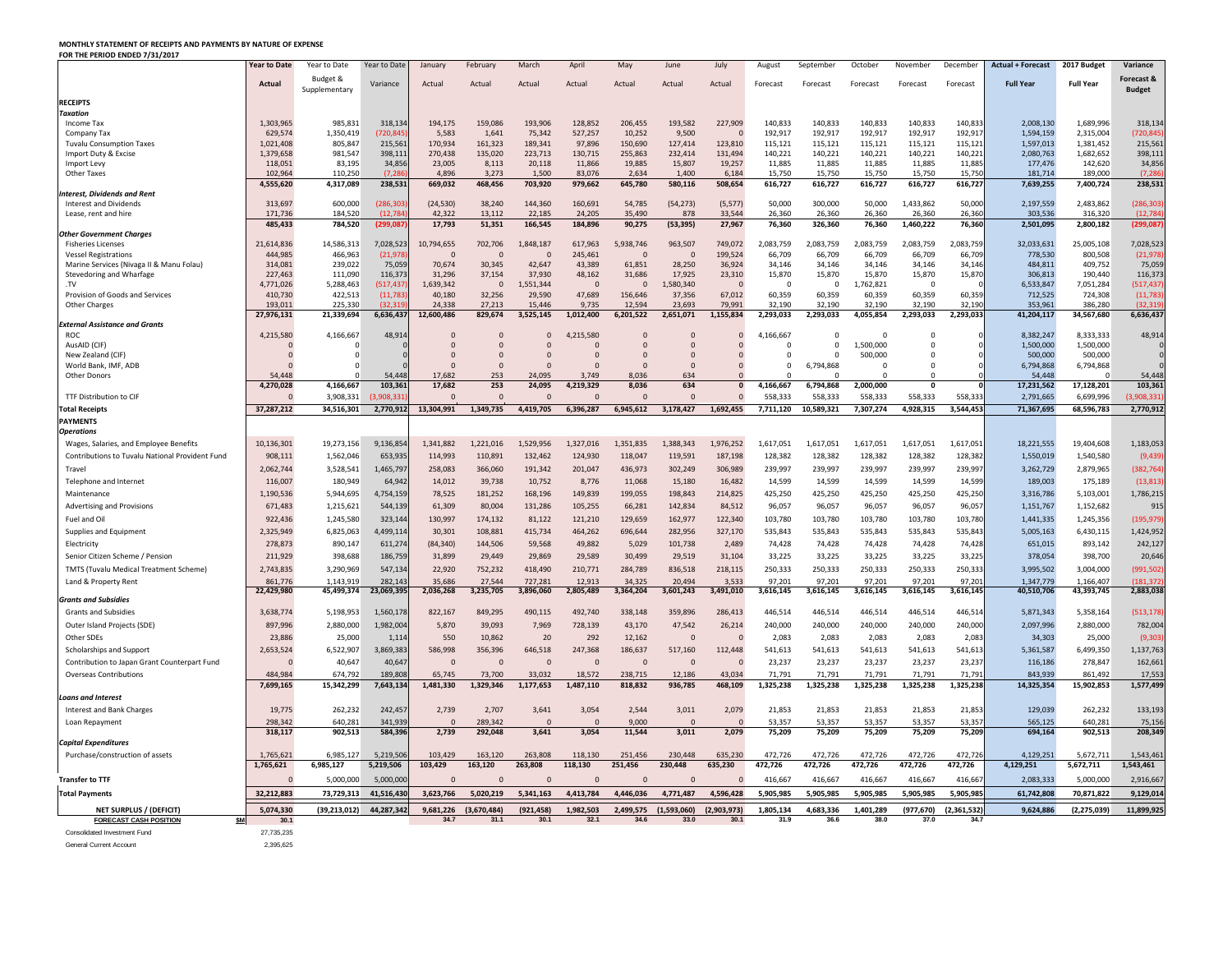|                                                                | <b>Year to Date</b>  |            | <b>Year to Date</b>  |                | <b>Year to Date</b>   |             | 2017                   |               |  |
|----------------------------------------------------------------|----------------------|------------|----------------------|----------------|-----------------------|-------------|------------------------|---------------|--|
|                                                                | <b>Actual</b>        |            | <b>Budget</b>        |                | Variance              |             | <b>Budget</b>          |               |  |
| <b>RECEIPTS</b>                                                |                      |            |                      |                |                       |             |                        |               |  |
| <b>Taxation</b>                                                |                      |            |                      |                |                       |             |                        |               |  |
| Income Tax                                                     | 1,303,965<br>629,574 |            | 985,831              |                | 318,134<br>(720, 845) |             | 1,689,996<br>2,315,004 |               |  |
| Company Tax<br><b>Tuvalu Consumption Tax</b>                   | 1,021,408            |            | 1,350,419<br>805,847 |                | 215,561               |             | 1,381,452              |               |  |
| Import Duty & Excise                                           | 1,379,658            |            | 981,547              |                | 398,111               |             | 1,682,652              |               |  |
| Import Levy                                                    | 118,051              |            | 83,195               |                | 34,856                |             | 142,620                |               |  |
| <b>Other Taxes</b>                                             | 102,964              |            | 110,250              |                | (7, 286)              |             | 189,000                |               |  |
|                                                                |                      | 4,555,620  |                      | 4,317,089      |                       | 238,531     |                        | 7,400,724     |  |
| <b>Interest, Dividends and Rent</b>                            |                      |            |                      |                |                       |             |                        |               |  |
| Interest and Dividends                                         | 313,697              |            | 600,000              |                | (286, 303)            |             | 2,483,862              |               |  |
| Lease, rent and hire                                           | 171,736              |            | 184,520              |                | (12, 784)             |             | 316,320                |               |  |
|                                                                |                      | 485,433    |                      | 784,520        |                       | (299, 087)  |                        | 2,800,182     |  |
| <b>Other Government Charges</b>                                |                      |            |                      |                |                       |             |                        |               |  |
| <b>Fisheries Licenses</b>                                      | 21,614,836           |            | 14,586,313           |                | 7,028,523             |             | 25,005,108             |               |  |
| <b>Vessel Registrations</b>                                    | 444,985              |            | 466,963              |                | (21, 978)             |             | 800,508                |               |  |
| Marine Services (Nivaga II & Manu Folau)                       | 314,081              |            | 239,022              |                | 75,059                |             | 409,752                |               |  |
| Stevedoring and Wharfage                                       | 227,463              |            | 111,090              |                | 116,373               |             | 190,440                |               |  |
| .TV                                                            | 4,771,026            |            | 5,288,463            |                | (517, 437)            |             | 7,051,284              |               |  |
| Provision of Goods and Services                                | 410,730              |            | 422,513              |                | (11, 783)             |             | 724,308                |               |  |
| <b>Other Charges</b>                                           | 193,011              | 27,976,131 | 225,330              | 21,339,694     | (32, 319)             | 6,636,437   | 386,280                | 34,567,680    |  |
| <b>External Assistance and Grants</b>                          |                      |            |                      |                |                       |             |                        |               |  |
| <b>ROC</b>                                                     | 4,215,580            |            | 4,166,667            |                | 48,914                |             | 8,333,333              |               |  |
| AusAID (CIF)                                                   | 0                    |            | 0                    |                | 0                     |             | 1,500,000              |               |  |
| New Zealand (CIF)                                              | 0                    |            | 0                    |                | 0                     |             | 500,000                |               |  |
| World Bank, IMF, ADB                                           | 0                    |            | 0                    |                | 0                     |             | 6,794,868              |               |  |
| <b>Other Donors</b>                                            | 54,448               |            | 0                    |                | 54,448                |             | 0                      |               |  |
|                                                                |                      | 4,270,028  |                      | 4,166,667      |                       | 103,361     |                        | 17,128,201    |  |
| <b>TTF Distribution to CIF</b>                                 | 0                    |            | 3,908,331            |                | (3,908,331)           |             | 6,699,996              |               |  |
|                                                                |                      | Οľ         |                      | 3,908,331      |                       | (3,908,331) |                        | 6,699,996     |  |
| <b>Total Receipts</b>                                          |                      | 37,287,212 |                      | 34,516,301     |                       | 2,770,912   |                        | 68,596,783    |  |
| <b>PAYMENTS</b>                                                |                      |            |                      |                |                       |             |                        |               |  |
| <b>Operations</b>                                              |                      |            |                      |                |                       |             |                        |               |  |
| Wages, Salaries, and Employee Benefits                         | 10,136,301           |            | 19,273,156           |                | 9,136,854             |             | 19,404,608             |               |  |
| Contributions to Tuvalu National Provident Fund                | 908,111              |            | 1,562,046            |                | 653,935               |             | 1,540,580              |               |  |
| Travel                                                         | 2,062,744            |            | 3,528,541            |                | 1,465,797             |             | 2,879,965              |               |  |
| Telephone and Internet                                         | 116,007              |            | 180,949              |                | 64,942                |             | 175,189                |               |  |
| Maintenance                                                    | 1,190,536            |            | 5,944,695            |                | 4,754,159             |             | 5,103,001              |               |  |
| <b>Advertising and Provisions</b>                              | 671,483              |            | 1,215,621            |                | 544,139               |             | 1,152,682              |               |  |
| Fuel and Oil                                                   | 922,436              |            | 1,245,580            |                | 323,144               |             | 1,245,356              |               |  |
| Supplies and Equipment                                         | 2,325,949            |            | 6,825,063            |                | 4,499,114             |             | 6,430,115              |               |  |
| Electricity                                                    | 278,873              |            | 890,147              |                | 611,274               |             | 893,142                |               |  |
| Senior Citizen Scheme / Pension                                | 211,929              |            | 398,688              |                | 186,759               |             | 398,700                |               |  |
| <b>TMTS (Tuvalu Medical Treatment Scheme)</b>                  | 2,743,835            |            | 3,290,969            |                | 547,134               |             | 3,004,000              |               |  |
| Land & Property Rent                                           | 861,776              |            | 1,143,919            |                | 282,143               |             | 1,166,407              |               |  |
| <b>Grants and Subsidies</b>                                    |                      | 22,429,980 |                      | 45,499,374     |                       | 23,069,395  |                        | 43,393,745    |  |
| <b>Grants and Subsidies</b>                                    | 3,638,774            |            | 5,198,953            |                | 1,560,178             |             | 5,358,164              |               |  |
| Outer Island Projects (SDE)                                    | 897,996              |            | 2,880,000            |                | 1,982,004             |             | 2,880,000              |               |  |
| Other SDEs                                                     | 23,886               |            | 25,000               |                | 1,114                 |             | 25,000                 |               |  |
| Scholarships and Support                                       | 2,653,524            |            | 6,522,907            |                | 3,869,383             |             | 6,499,350              |               |  |
| Contribution to Japan Grant Counterpart Fund                   | 0                    |            | 40,647               |                | 40,647                |             | 278,847                |               |  |
| <b>Overseas Contributions</b>                                  | 484,984              |            | 674,792              |                | 189,808               |             | 861,492                |               |  |
|                                                                |                      | 7,699,165  |                      | 15,342,299     |                       | 7,643,134   |                        | 15,902,853    |  |
| <b>Loans and Interest</b>                                      |                      |            |                      |                |                       |             |                        |               |  |
| <b>Interest and Bank Charges</b>                               | 19,775               |            | 262,232              |                | 242,457               |             | 262,232                |               |  |
| Loan Repayment                                                 | 298,342              |            | 640,281              |                | 341,939               |             | 640,281                |               |  |
|                                                                |                      | 318,117    |                      | 902,513        |                       | 584,396     |                        | 902,513       |  |
| <b>Capital Expenditures</b><br>Purchase/construction of assets | 1,765,621            |            | 6,985,127            |                | 5,219,506             |             | 5,672,711              |               |  |
|                                                                |                      | 1,765,621  |                      | 6,985,127      |                       | 5,219,506   |                        | 5,672,711     |  |
|                                                                |                      |            |                      |                |                       |             |                        |               |  |
| <b>Transfer to TTF</b>                                         | 0                    | 0          | 5,000,000            | 5,000,000      | 5,000,000             | 5,000,000   | 5,000,000              | 5,000,000     |  |
|                                                                |                      |            |                      |                |                       |             |                        |               |  |
|                                                                |                      |            |                      |                |                       |             |                        |               |  |
| <b>Total Payments</b>                                          |                      | 32,212,883 |                      | 73,729,313     |                       | 41,516,430  |                        | 70,871,822    |  |
|                                                                |                      |            |                      |                |                       |             |                        |               |  |
| <b>NET SURPLUS / (DEFECIT)</b>                                 |                      | 5,074,330  |                      | (39, 213, 012) |                       | 44,287,342  |                        | (2, 275, 039) |  |

## **MONTHLY STATEMENT OF RECEIPTS AND PAYENTS BY NATURE OF EXPENSE**

**FOR THE PERIOD ENDED 7/31/2017**